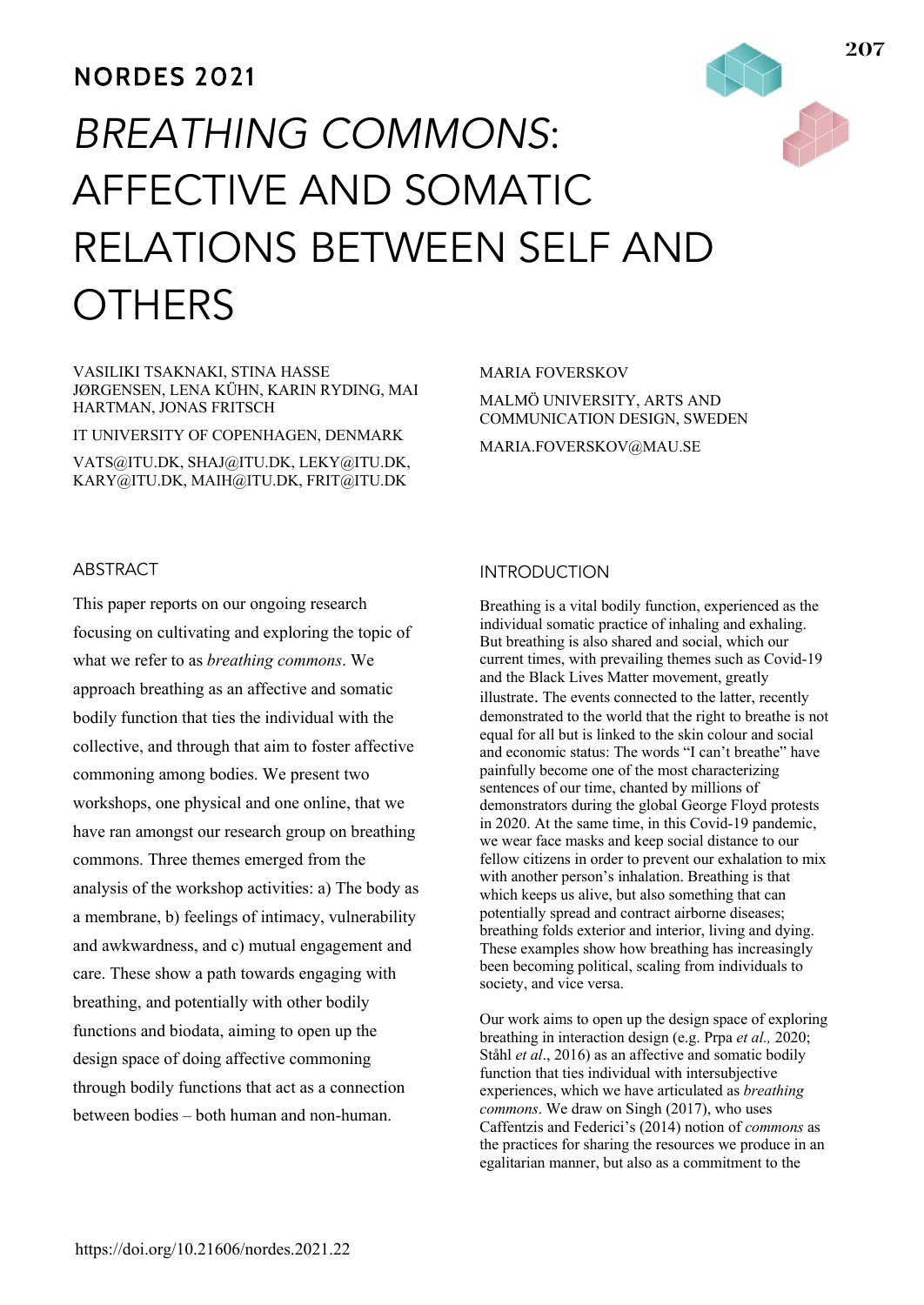fostering of common interest in certain aspects of our lives and political work. We build on theories and practices established within the two areas of Affective Interaction Design (Fritch, 2018) and Soma Design (Höök, 2018). What we draw on from both these design approaches is the strong focus on affect and somatic experiences. We use these as a joint point of departure for exploring breathing as a bodily function that connects us to our own soma, acts as a connection between bodies – both human and non-human – is bodily performed and political, both on an individual level and as a common resource.

We present our ongoing research on the topic of *breathing commons* focusing on two workshops - one physical and one online - that we organised and ran among our research group. In each workshop we used breathing as a path towards unpacking and becoming attentive to affective and somatic experiences that emerged on a spectrum ranging from first-person, to intersubjective and collective. Breathing was approached both as a personal, subjective bodily function (soma) and at the same time as a 'commoning' experience that is shared among many bodies (affective interaction). The workshops were held in continuation of online breathing and other exercises, initiated in the spring as part of the Covid-19 lockdown to keep a sense of collectivity in the group when apart.

Reflecting on our experiences from the two workshops, we have identified 3 themes: a) the body as a membrane, b) feelings of intimacy, vulnerability and awkwardness, and c) mutual engagement and care. Our research shows a path towards engaging in affective commoning through breathing, drawing on the notion of *commons* that nurtures an ethics of care (Singh, 2017). It further opens up the space of engaging *with* and *through* bodily functions and biodata, emerging at the intersection of affective interaction and soma design.

# THEORETICAL BACKGROUND: AFFECTIVE INTERACTION AND SOMA DESIGN

Affective Interaction Design has been proposed by Fritsch (2018) as an approach to HCI and interaction design, which takes into account the *relational* and *more-than-human* aspects of affect. Fritsch draws on a strand of affect theory, that has become prominent within the humanities and which builds on the philosophy of Spinoza (Deleuze, 2001; Massumi, 2002). Building on Deleuze's understanding of Spinoza, Massumi (2002) has put forward a conceptualisation of affect centred around the ability of bodies to *affect and be affected*. This includes how living bodies are influenced, moulded, and changed during encounters with other bodies. Further articulated by Gregg and Seigworth, affect "*arises in the midst of inbetweenness*" as "*those intensities that pass body to body (human, nonhuman, part-body and otherwise*"

(2010, p.1). Affect, then, should neither be seen as purely natural/physiological processes, nor solely cultural. According to Massumi (2002), affect is part of the pre/non-conscious dimensions of experience and is felt as transitions in our capacity to act: While positive affect is characterised by the ability to affect and be affected, negative affect leads to the inability to act or be acted upon.

Soma Design is a method of doing design research in HCI that takes a holistic perspective on the (human) mind and body – the soma – as a starting point in design processes (Höök, 2018). It has roots in theories of somaesthetics (Shusterman, 2008) and emphasises becoming attentive to and improving connections between movement, sensation, feeling, emotion, subjective understanding and values. Through this particular approach to designing interactive systems, one can approach the materials used in a design context (both physical and digital) from a perspective that places the whole soma at the core, which potentially leads to designing better systems for end-users (Tsaknaki et al., 2019). There is a variety of soma-based design strategies for engaging with the whole body, aiming to improve designers' somaesthetic awareness and ultimately their ability to design rich experiences with technologies. Two of these strategies, that we adopted in our workshops, are: a) becoming attentive to one's soma through practicing bodily exercises, and b) defamiliarising already familiar experiences for opening up a design space.

We see these two approaches as complimentary to one another and we deployed both for exploring the topic of *breathing commons*: On the one hand, affect is understood as an in-between, relational and more-thanhuman concept that colours our engagement with ourselves, each other and the world. Soma design, on the other hand, is a pragmatic design method offering concrete ways of engaging with one's soma (body and mind as a whole), which supports the slow enhancement of one's sensibilities to discern somatic and felt experiences with technologies.

## OVERVIEW OF THE TWO WORKSHOPS

Both workshops took place in Autumn 2020, each lasting for two hours. All authors have participated in both workshops and some were involved in planning the workshop activities. While the first workshop took place in our research lab, where we were all present in the same physical space, the second one took place online, since our university closed down due to the second wave Covid-19 lockdown. Running two similar workshops on the same topic, one physical and the other online, offered a fertile ground for experiencing and reflecting on the topic of breathing commons from an affective and soma design perspective. In particular they opened up a space for considering how breathing can offer a concrete lens for becoming attentive to our own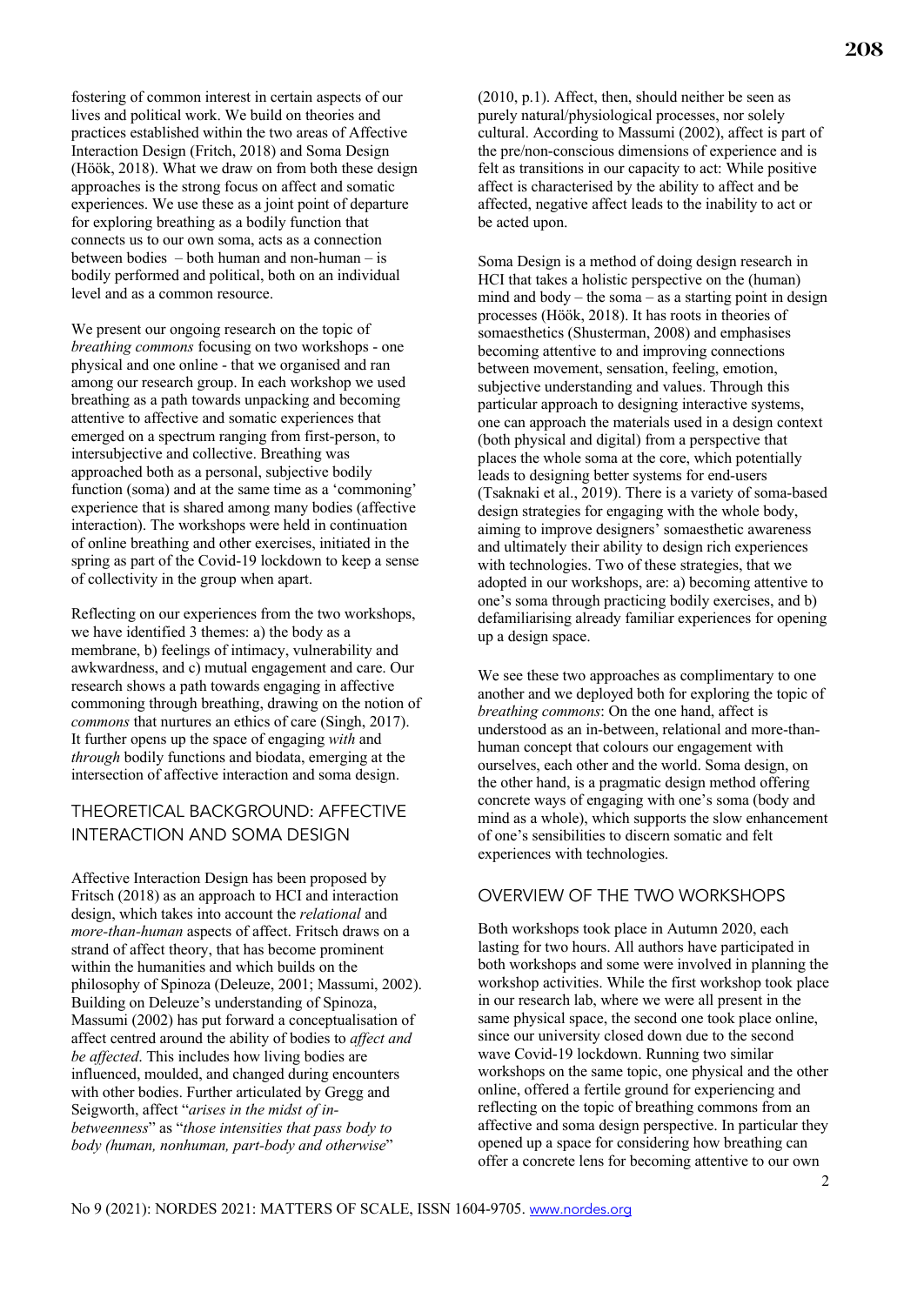body, and to other bodies in each context (physical and online). We will describe the activities of both workshops and specify the differences between the physical and the digital one, including what adaptations we made to accommodate for an online setting. The activities we engaged in during the sessions, centered on different aspects of breathing, foregrounding either the felt, acoustic or tactile sensorial impact of breathing. All of them aimed to support us in a) becoming attentive to our soma through connecting with our bodies via the breath, b) defamiliarising the familiar through novel ways of engaging with the breath and c) moving from reflecting on individual experiences of breathing to affective commoning through breathing.

#### BREATHING EXERCISES

We started both workshops with a guided breathing meditation activity in order to somatically tune into our bodies and become attentive to our breathing patterns, inspired by similar bodily activities used in soma design methods in interaction design (Höök, 2018). We followed the verbal instructions of a connoisseur in this domain, by playing a YouTube video suggested by one author (Lena), whose research is focused on mindfulness and designing for healthcare. While the video with the breathing meditation instructions was played, we all listened and followed the instructions simultaneously, as a group. We allocated some time before and after this activity to reflect on our first person experiences and document them in body maps (Loke & Khut, 2014) and ended this activity by sharing our experiences in the group.

#### LISTENING COLLECTIVELY TO RECORDED **BREATHINGS**

The second activity was focused on collectively listening to pre-recorded sound files that consisted of individual breathings of each participant  $(1<sup>st</sup>$  workshop) and a collective soundscape of individual recorded breathings  $(2<sup>nd</sup>$  workshop). This activity was based on a preparatory task that everyone had to complete before the workshops, namely to record, with a mobile phone, several breathing instances taking place in different contexts and days, and each lasting between 10 to 20 seconds. In addition to the breathings, each person also had to record brief reflections of this activity, which we played and listened to collectively. Participants were invited to reflect, for example, on their affective state while doing this activity, the context in which they recorded their breathings as well as how their somatic experience of becoming attentive to their breathing was influenced by the context and the activity itself. A few days prior to the second workshop, one of the organisers gathered the sound recorded breaths of everybody and combined them in a sound file, consisting of all the individual breaths. During the workshop we then all listened to this compiled sound file together. Upon listening to the breathings as a group (the individual in the first, and the collective in the

second workshop), we shared reflections on what the recordings of breaths do to our affective experiences of breathing as a sociosonic material, embedded in our everyday contexts.

#### EXPERIENCING BREATHING THROUGH SHAPE-CHANGE MATERIALS

In the first workshop that took place physically, we also experienced breathing through inflatable shape-change latex materials. We used inflatable air pockets in different shapes and sizes, which connect to an air pump system through long transparent tubes. One can manually inflate and deflate them at different rates and speeds, exploring different 'breathing' patterns. One by one, all participants experienced the 'breathing' of these materials against their skin. This was facilitated by one person holding the air pocket against the experiencer's body and another mimicking inhalation and exhalation patterns by manually inflating and deflating them. Afterwards participants shared their first-person experiences of having these 'other material bodies' breathe against their own.

#### BREATHING UNDER SOCIAL CONSTRAINTS

In the second workshop we included an exercise, which we called 'breathing under social constraints'. The purpose was to explore the sociopolitcal aspects of breathing, even in the small context of our research group. The exercise was carried out in pairs. As it took place online, we used breakout rooms in Zoom. In groups of two, the participants were instructed to take one of two roles; a leader or a follower. The leader was instructed to take control over the breath of the follower during two minutes of time. During this time they could ask the follower to breathe fast or slow, deep or shallow, silent or with sound or to hold their breath and so on. It was up to the leader to experiment with different commands or requests. The follower was instructed to follow if they felt comfortable in doing so, being made aware that they could choose to resist at any moment. After around four minutes when everyone had tried both roles, the exercise ended with a discussion back in the main Zoom-room. We took turns reflecting on what had happened between us during the exercise and how this had made us feel, focusing on extracting key moments of interest, including experiences that had evoked feelings of comfort or discomfort among the pairs.

# WORKSHOP REFLECTIONS: "COMMONING" BREATHING

From the reflections and discussions that took place during the two workshops and from returning to the recorded data (photos, sound recordings and notes) and discussing them in light of the experiences they offered, three themes emerged. These highlight concrete situations when breathing allowed us to shift from individual experiences to experiencing our group as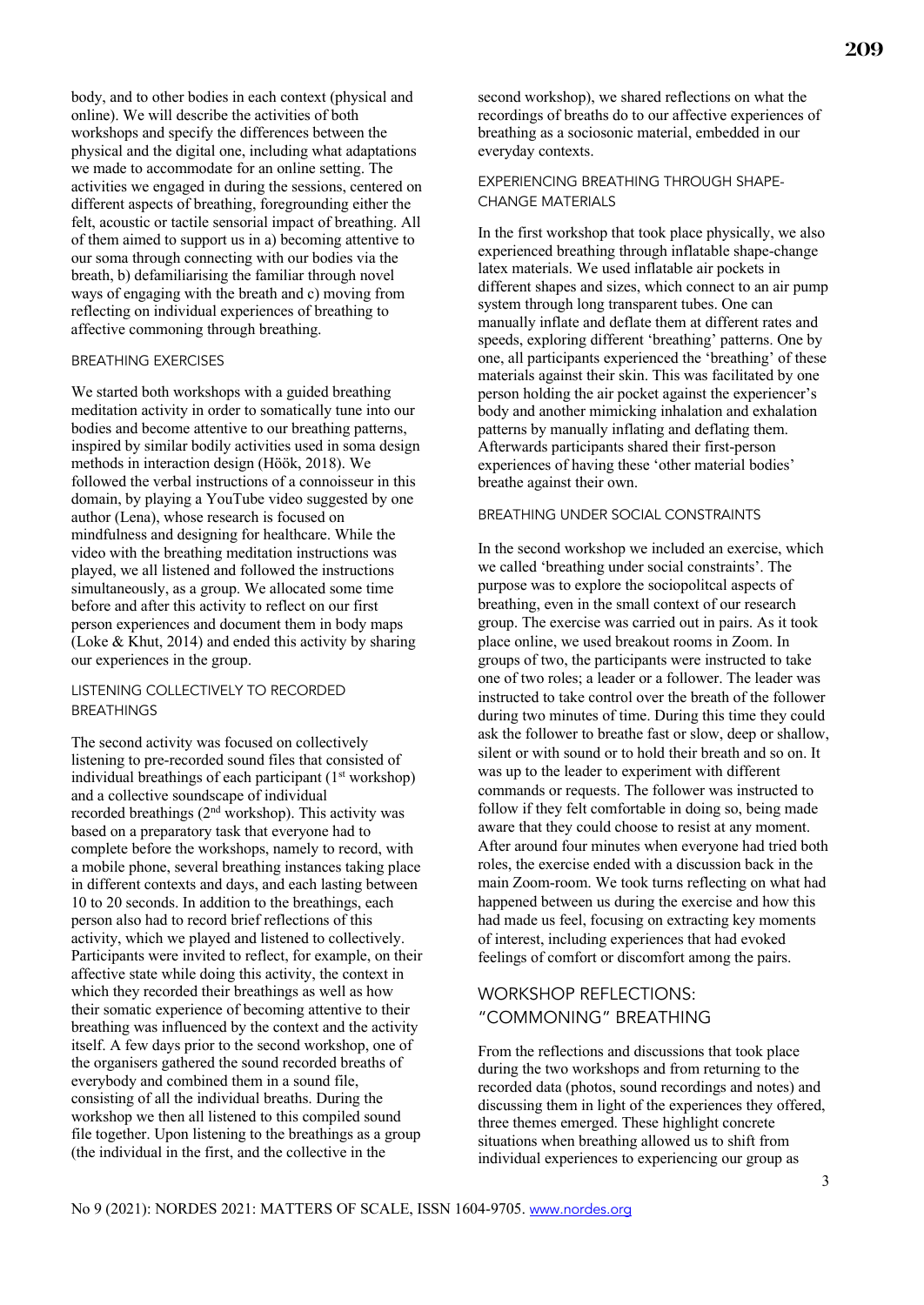commons*.* They also show a path to engage in affective commoning through breathing, facilitated by combining affective interaction design and soma design.

#### THE BODY AS A MEMBRANE

The experience of focusing on breathing, a vital bodily function that most of the time passes unnoticed, surfaced particular qualities of our bodies and the perception of self and others. A notable reflection was that breathing, happening both inside one's body (inhalation) and also outside it (exhalation), put a focus on the 'in-betweeness' among bodies. Having to breathe collectively and paying attention to this act in the same space, digital or physical, and at the same time, made us aware of our own and of other bodies surrounding our own. Thus, we experienced a shift from the self to commons. Breathing was perceived as a connecting material with 'sticky qualities' (both vital and deadly in these times). Perceiving breathing in that way highlighted each body as a type of membrane that extends from the inside to the outside, and vice versa. The phrase "*observe the air that breathes you*" from the recorded breathing meditation was considered an evocative prompt that contributed to experiencing the body as a membrane: Although we, to some extent, are able to manipulate and consciously steer our breath, we cannot control the circumstance that, eventually, air *will* enter our bodies and we will 'be breathed'. In that sense breathing is at the threshold between controllable and uncontrollable, leaving us both autonomous and forever permeable at the same time. Just like membranes we will, despite of appearing and perceiving ourselves as separate entities, always be in a state of constant exchange with our environment. Furthermore, breathing, as an affective process, challenged the notion of the body as something merely 'fleshy': The perception of the body was shifted towards noticing the space in-between the flesh and the air outside of it, as breathing was externalised to the outside; it was heard and seen (as change on one's chest for example) or even controlled by the other workshop participants. The body as a membrane was also highlighted during the activity of experiencing the shape-change air pockets on our bodies. One reflection was that the illusion of breathing patterns from an external, non-human 'other body', put a focus on breathing as an action that fills the lungs with air that is then exhaled into the common air-space. The porous qualities of the latex air pockets resembled the porous qualities of our bodies and lungs, giving the material an almost organic character.

#### INTIMACY, VULNERABILITY AND AWKWARDNESS

Focusing on breathing also surfaced aspects of intimacy, vulnerability and awkwardness in our group. These were experienced mainly during our collective listening to the individual recorded breathings and the recorded reflections. A personal and private moment and space – the one in which the recording of the individual breathing took place – suddenly became a public and

shared experience that had an audience to which it was directed. This turned breathing into a 'performative' experience and moment, manifested as a recorded instance that was played out loud, listened to, and scrutinised by all the participants. Thus, in commoning breathing and in shifting the experience from the self to becoming attentive to other people's breathings, new experiences arose both for the person 'performing' breathing and for the one 'listening' to breathing, manifested as a shared intimacy for both. Similar experiences and feelings were evoked through the activity of 'breathing under social constraints' that took place during the online workshop. We shared and discussed how awkward, and to some extent uncomfortable it felt to be told how to breathe by a colleague, especially in front of a screen. Additionally, some participants shared that they felt vulnerable to be given instructions on how to breathe, which was also the reason why we tried this activity: To explore the space of both comfortable and uncomfortable shared experiences of breathing commons emerging among bodies. Having everyone taking the roles of the 'performer' and the 'listener' as well as the 'leader' and 'follower', disolved any hierarchies that might have occurred otherwise and allowed all participants to experience both positions.

#### MUTUAL ENGAGEMENT AND CARE

Sharing experiences of intimacy, vulnerability and awkwardness among our research group, surfaced through breathing, also created a safe space of mutual engagement and care. Especially during the activity we all listened to the combined soundscape of the individual recorded breathings (2nd workshop), feelings of awkwardness were overshadowed by feelings of mutual care for one another. As we shared in our reflections that followed this activity, listening to the collective breathing soundscape highlighted notions of shared ownership of breathing. We found a novel sense of being connected through the message that was powerfully transported in these recordings: You are not the only person that breathes. Others breathe together with you, in their different bodies and everyday life contexts. This evoked feelings of mutual engagement and care for the others, whose breathings were heard in combination with one's own, verbalised as questions: Which situation were the other bodies in during these recordings? How did they feel?

#### DISCUSSION AND CONCLUSION

With the two workshops we organised and ran among our research group we have looked into breathing as a subjective bodily practice that is both intimate and personal, but shared and common at the same time. Through questions such as *what feelings are evoked when listening to individual recorded breathings or when listening to common breathing patterns as a group,* and *how does it feel when we verbally control or guide another person's breathing*, we sought to